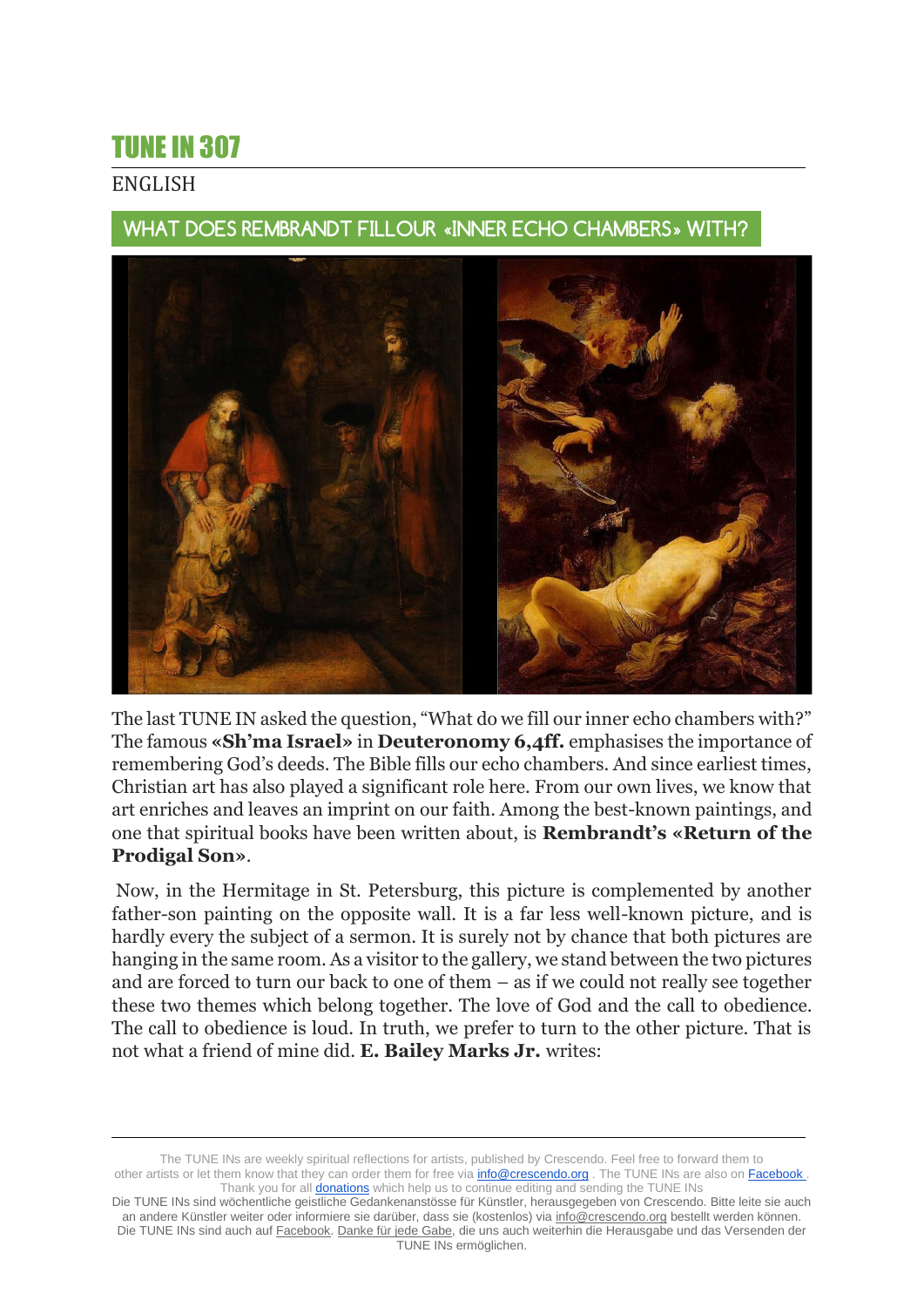*"For a number of years, many people have been in love with Rembrandt's The Return of the Prodigal Son -- to be honest, I never got it! I looked at it, I gazed at it, I stared at it and I even went to see it at The Hermitage. As I turned 180 degrees to leave The Prodigal, I saw another Rembrandt on the opposite wall; The Sacrifice of Isaac. I was spellbound and haven't been able to get it out of my mind.*

*The most obvious feature to me is Isaac's complete vulnerability and the trust that he shows in his father, knowing his father will do what is best for him. Do I have that same trust in The Father? The second is Abraham's active posture -- he was told by God to kill his son. Abraham is determined to be obedient to The Father. You see the strength in Abraham's left hand, constraining the young boy while his right hand lunges with the knife. The angel stops Abraham forcibly, causing the blade to fall. Again, I ask if I am willing to obey like that.*

*My wife encapsulated the Christian faith for our two sons as they were growing up in the song, Trust and Obey. Those, to me, are the key verbs of our faith: Trust and Obey. Rembrandt captures those two words in this beautiful painting."*

Let us spend a little time with this picture. Its centre is in motion. There we see the falling knife, which in my opinion is also the central point in the content. Abraham and Isaac (both!), trusting God, offer their complete obedience. And to this obedience comes a staggering response: the blade no longer falls on Isaac, but will demand the blood of a sacrificial animal, while Abraham will release his hand from Isaac's face and lift him up from the pile of firewood. Christians recognise in this a prophecy which points to the «Agnus Dei, qui tollis peccata mundi»: Christ as the sacrificial lamb, which takes away the sins of the world – in unflinching obedience to the Father.

Can we see motion in the picture of the Prodigal Son as well? No, but there was motion, just before this moment where everything stands still. Weighed down and exhausted, but also full of trust, the son has let himself sink to his knees and into the arms of the father. Now the peace of the father flows over him and calms the storm in the breast of the returning son. For a moment (or for a long time?), nothing moves. The second son, too, stands still – but not because he feels the same peace, but because he is frozen in horror.

With what, then, do these pictures fill our «echo chambers»? Regarding the «Prodigal Son», so much has already been said. Personally, I agree fully with Bailey Marks when he recognises in the «Isaak» picture a challenge to obedience. Do I keep the 10 Commandments, for example – trusting that in them God has my best interests at heart? Do I say «no» to things and people who wish to lead me away from them? Do I accept it when God gives me a difficult task and expects me to take a not very easy path? Perhaps I cannot explain why this is so – no more than Abraham knew why he should sacrifice Isaac. Perhaps however, I discover that somebody has to do this task.

The TUNE INs are weekly spiritual reflections for artists, published by Crescendo. Feel free to forward them to other artists or let them know that they can order them for free via **info@crescendo.org** . The TUNE INs are also on Facebook . Thank you for all **donations** which help us to continue editing and sending the TUNE INs

Die TUNE INs sind wöchentliche geistliche Gedankenanstösse für Künstler, herausgegeben von Crescendo. Bitte leite sie auch an andere Künstler weiter oder informiere sie darüber, dass sie (kostenlos) via [info@crescendo.org](mailto:info@crescendo.org) bestellt werden können. Die TUNE INs sind auch auf [Facebook.](https://www.facebook.com/TUNEINs/) [Danke für jede Gabe,](https://www.crescendo.org/de/kontakt--spenden.html) die uns auch weiterhin die Herausgabe und das Versenden der TUNE INs ermöglichen.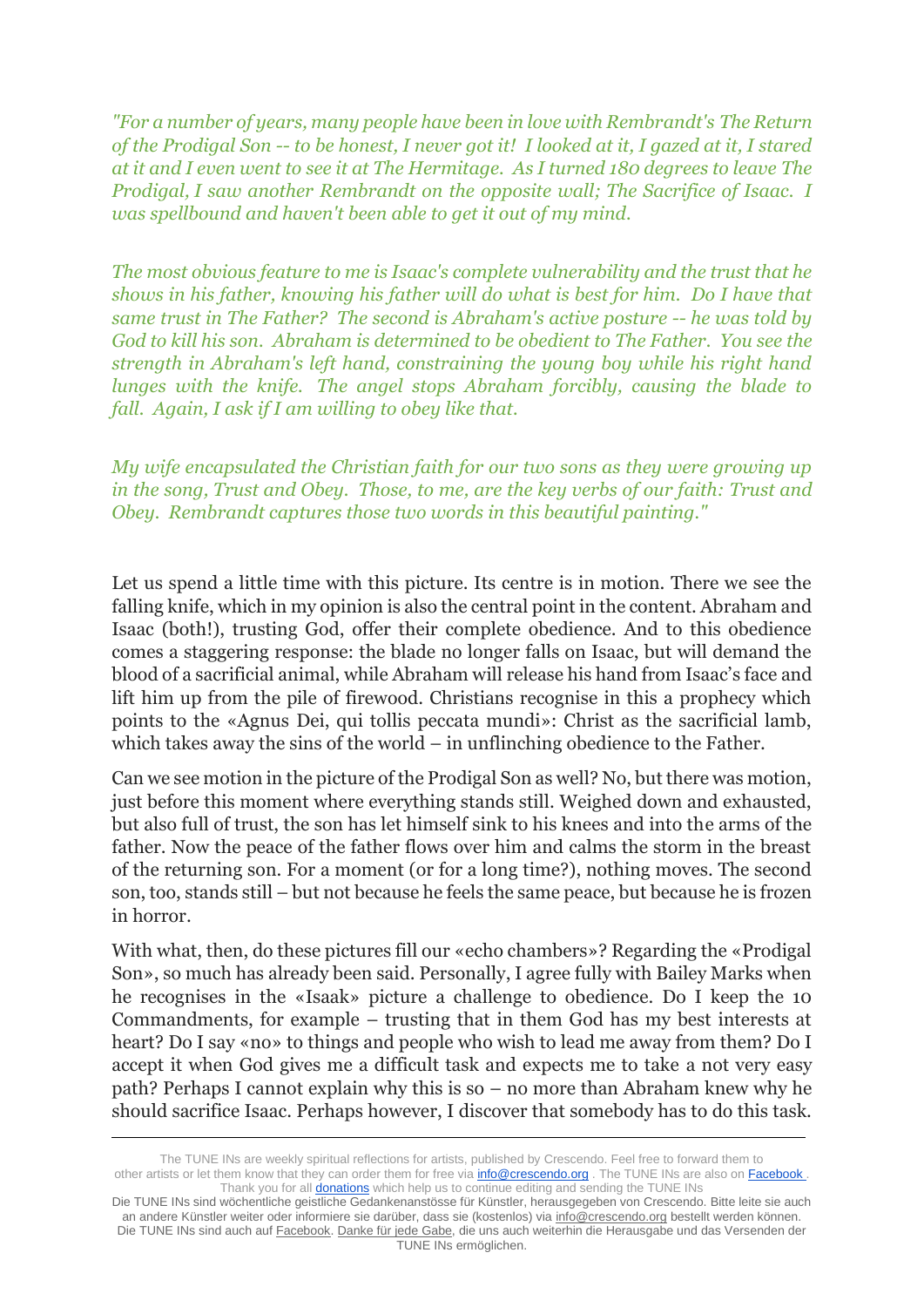And because I do not run away from it, I myself become more mature, more patient, and grow in my love towards God and my fellow man. And, above all, in the midst of my struggle for obedience and trust in God, I know this: the blade is not meant for me. And behind me there is another picture, which wishes to fill my inner echo chamber: the love of the Father for a son who was lost, who failed because of his disobedience.

Text: Beat Rink

Translation: Bill Buchanan

The TUNE INs are weekly spiritual reflections for artists, published by Crescendo. Feel free to forward them to other artists or let them know that they can order them for free via **info@crescendo.org** . The TUNE INs are also on Facebook . Thank you for all **donations** which help us to continue editing and sending the TUNE INs

Die TUNE INs sind wöchentliche geistliche Gedankenanstösse für Künstler, herausgegeben von Crescendo. Bitte leite sie auch an andere Künstler weiter oder informiere sie darüber, dass sie (kostenlos) via [info@crescendo.org](mailto:info@crescendo.org) bestellt werden können. Die TUNE INs sind auch auf [Facebook.](https://www.facebook.com/TUNEINs/) [Danke für jede Gabe,](https://www.crescendo.org/de/kontakt--spenden.html) die uns auch weiterhin die Herausgabe und das Versenden der TUNE INs ermöglichen.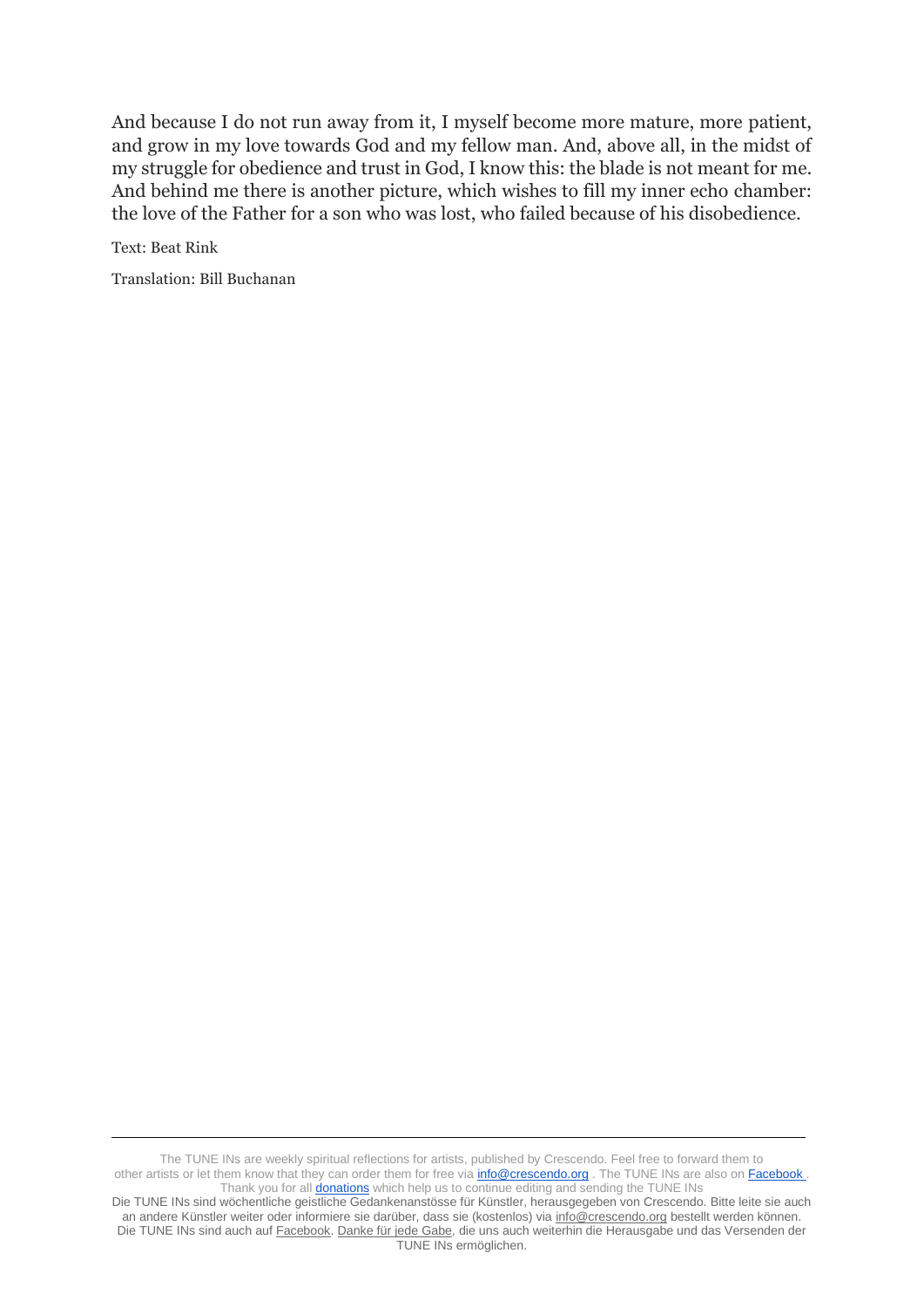## DEUTSCH

WOMIT FÜLLT REMBRANDT UNSERE «INNEREN ECHOKAMMERN«?



Das letzte TUNE IN stellte die Frage: Womit füllen wir unsere inneren Echokammern? Das berühmte **«Schma Israel» in 5.Mose 6,4ff.** hebt die Bedeutung der Erinnerung an die Taten Gottes hervor. Die Bibel füllt unsere Echokkammern. Und seit jeher nimmt hier auch die christliche Kunst eine wichtige Rolle ein. Wir wissen aus unserem eigenen Leben: Kunst bereichert und prägt unseren Glauben. Zu den berühmtesten Bildern, über das auch geistliche Bücher geschrieben wurden, gehört Rembrandts **«Heimkehr des verlorenen Sohnes»**. Das Bild wird nun aber auf der gegenüberliegenden Seite des Ausstellungsraums in der Eremitage St.Petersburg von einem anderen Vater-Sohn-Bild ergänzt. Es ist ein weitaus weniger bekanntes Bild, über das auch kaum gepredigt wird.

Wohl nicht zufällig hängen die beiden Bilder im selben Raum. Als Betrachter steht man dazwischen und kehrt einem der beiden Bilder unweigerlich den Rücken zu – so, als könnte man nicht richtig zusammensehen, was zusammengehört. Die Liebe Gottes und der Ruf nach Gehorsam. Dieser Ruf nach Gehorsam ist laut. Eigentlich wenden wir uns lieber dem anderen Bild zu. Nicht so ein Freund von mir. **E. Bailey Marks Jr.** schreibt:

The TUNE INs are weekly spiritual reflections for artists, published by Crescendo. Feel free to forward them to other artists or let them know that they can order them for free via **info@crescendo.org** . The TUNE INs are also on Facebook Thank you for all **donations** which help us to continue editing and sending the TUNE INs

Die TUNE INs sind wöchentliche geistliche Gedankenanstösse für Künstler, herausgegeben von Crescendo. Bitte leite sie auch an andere Künstler weiter oder informiere sie darüber, dass sie (kostenlos) via [info@crescendo.org](mailto:info@crescendo.org) bestellt werden können. Die TUNE INs sind auch auf [Facebook.](https://www.facebook.com/TUNEINs/) [Danke für jede Gabe,](https://www.crescendo.org/de/kontakt--spenden.html) die uns auch weiterhin die Herausgabe und das Versenden der TUNE INs ermöglichen.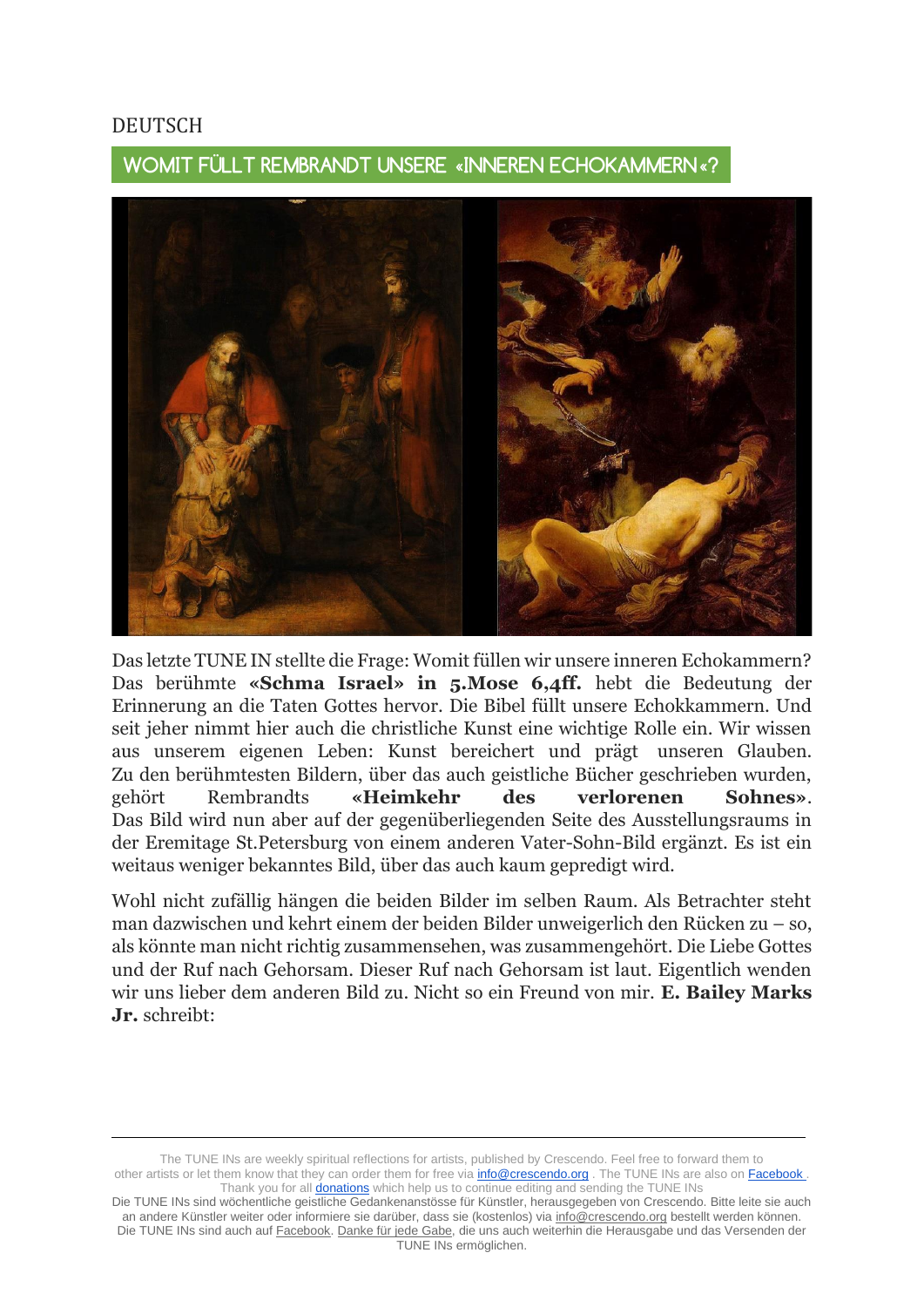*"Seit vielen Jahren sagen zahlreiche Menschen, wie sehr sie Rembrandts «Heimkehr des verlorenen Sohnes» lieben. Um ganz ehrlich zu sein: Ich habe das nie ganz verstanden! Ich habe das Bild betrachtet, intensiv studiert und bin sogar zur Eremitage gereist, um es im Original zu sehen. Doch als ich mich vom «verlorenen Sohn» abwandte und mich um 180 Grad umdrehte, entdeckte ich an der gegenüberliegenden Wand einen anderen Rembrandt: «Die Opferung Isaaks». Ich war wie gebannt und konnte mich kaum davon losreissen. Am eindrücklichsten war für mich die völlige Ergebenheit und das Vertrauen, das Isaak gegenüber seinem Vater hatte. Denn er wusste, dass der Vater das Beste für ihn wollte. Habe ich dasselbe Vertrauten zum himmlischen Vater? Das Zweite ist Abrahams aktive Bewegung – er hatte von Gott den Auftrag, seinen Sohn zu töten. Abraham war bereit, dem Vater zu gehorchen. Man sieht die Kraft in Abrahams linker Hand, mit dem er den jungen Mann festhält, während seine rechte Hand mit dem Messer ausholt. Der Engel hält Abraham gewaltsam zurück, so dass die Klinge zu Boden fällt. Noch einmal frage ich mich, ob ich genauso gehorsam sein könnte. Meine Frau hat für unsere beiden heranwachsenden Söhne den christlichen Glauben in einem Lied zusammengefasst: «Vertraue und gehorche». Dies sind für mich die Schlüsselwörter unseres Glaubens: Vertraue und gehorche. Rembrandt fängt beides in seinem wunderbaren Bild ein."*

Bleiben wir noch ein wenig bei diesem Bild. Sein Zentrum ist bewegt. Es ist die fallende Klinge, die meiner Meinung nach auch inhaltlich das Zentrum darstellt. Abraham und Isaak (beide !) setzen im Vertrauen auf Gott ihren ganzen Gehorsam ein. Und dieser Gehorsam erfährt eine gewaltige Antwort: Die Klinge fällt nicht mehr auf Isaak, sondern sie wird das Blut eines Opfertiers fordern, während Abraham die Hand von Isaaks Gesicht lösen und ihn vom Scheiterhaufen aufrichten wird. Christen erkennen darin eine Prophetie, die auf das auf das «Agnus Dei, qui tollis peccata mundi» vorausweist: auf Christus als das Opferlamm, das die Sünde der Welt trägt – in konsequentem Gehorsam zum Vater.

Gibt es eigentlich auch eine Bewegung im Bild vom verlorenen Sohn? Nein, aber es gab eine, kurz vor jenem Moment, wo alles stillsteht. Schwerfällig und erschöpft, aber auch vertrauensvoll hat sich der Sohn auf die Knie und in die Arme des Vaters fallen lassen. Nun breitet sich der Frieden des Vaters aus und stillt den Sturm im Innern des heimgekehrten Sohnes. Für einen Moment (oder für eine lange Zeit?) bewegt sich nichts. Auch der zweite Sohn still steht – aber nicht, weil er den selben Frieden spürt, sondern weil er vor Schreck erstarrt.

Womit füllen diese Bilder nun unsere «Echokammern»? Über den «verlorenen Sohn» ist schon so viel gesagt worden. Ich selber pflichte Bailey Marks bei, wenn er im «Isaak»-Bild eine Herausforderung zum Gehorsam erkennt. Halte ich mich etwa an die 10 Gebote – im Vertrauen, dass Gott es damit gut meint? Sage ich «Nein» zu Dingen und Menschen, die mich davon abbringen wollen? Lasse ich es zu, dass Gott mir eine schwere Aufgabe gibt und mir einen nicht so einfachen Weg zumutet? Ich

The TUNE INs are weekly spiritual reflections for artists, published by Crescendo. Feel free to forward them to other artists or let them know that they can order them for free via **info@crescendo.org** . The TUNE INs are also on Facebook . Thank you for all **donations** which help us to continue editing and sending the TUNE INs

Die TUNE INs sind wöchentliche geistliche Gedankenanstösse für Künstler, herausgegeben von Crescendo. Bitte leite sie auch an andere Künstler weiter oder informiere sie darüber, dass sie (kostenlos) via [info@crescendo.org](mailto:info@crescendo.org) bestellt werden können. Die TUNE INs sind auch auf [Facebook.](https://www.facebook.com/TUNEINs/) [Danke für jede Gabe,](https://www.crescendo.org/de/kontakt--spenden.html) die uns auch weiterhin die Herausgabe und das Versenden der TUNE INs ermöglichen.